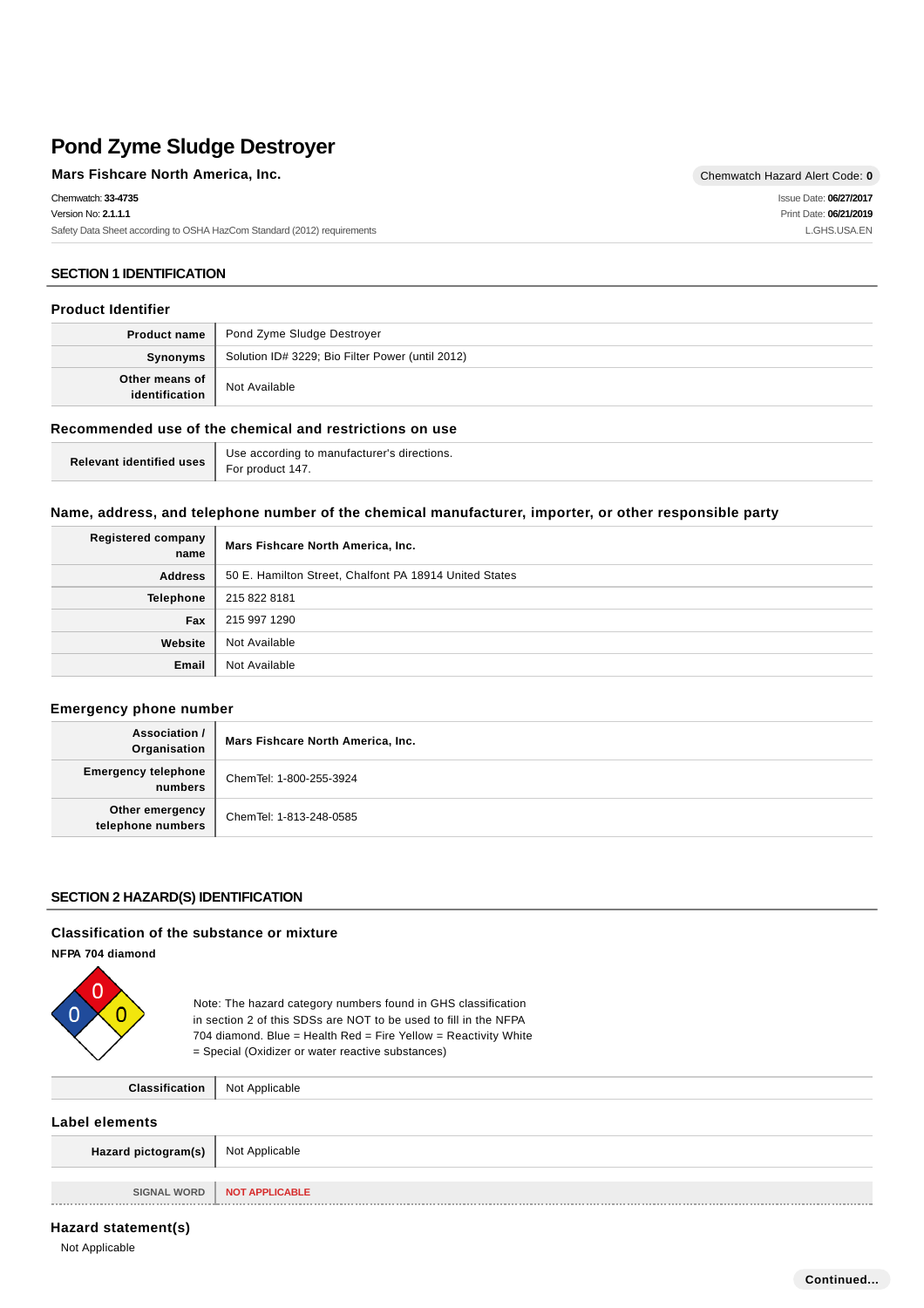# **Hazard(s) not otherwise classified**

Not Applicable

### **Precautionary statement(s) General**

| P <sub>101</sub> | If medical advice is needed, have product container or label at hand. |
|------------------|-----------------------------------------------------------------------|
| P102             | Keep out of reach of children.                                        |
| P103             | Read label before use.                                                |

# **Precautionary statement(s) Prevention**

Not Applicable

### **Precautionary statement(s) Response**

Not Applicable

# **Precautionary statement(s) Storage**

Not Applicable

# **Precautionary statement(s) Disposal**

Not Applicable

### **SECTION 3 COMPOSITION / INFORMATION ON INGREDIENTS**

#### **Substances**

See section below for composition of Mixtures

# **Mixtures**

| <b>CAS No</b>      | <b>Volweight</b> | <b>Name</b>                 |
|--------------------|------------------|-----------------------------|
| Not Available<br>. | 0.05             | heqenic bacterial cultures. |

The specific chemical identity and/or exact percentage (concentration) of composition has been withheld as a trade secret.

# **SECTION 4 FIRST-AID MEASURES**

### **Description of first aid measures**

| <b>Eye Contact</b>  | If this product comes in contact with eyes:<br>▶ Wash out immediately with water.<br>If irritation continues, seek medical attention.<br>► Removal of contact lenses after an eye injury should only be undertaken by skilled personnel. |
|---------------------|------------------------------------------------------------------------------------------------------------------------------------------------------------------------------------------------------------------------------------------|
| <b>Skin Contact</b> | If skin or hair contact occurs:<br>• Flush skin and hair with running water (and soap if available).<br>▶ Seek medical attention in event of irritation.                                                                                 |
| Inhalation          | If fumes, aerosols or combustion products are inhaled remove from contaminated area.<br>• Other measures are usually unnecessary.                                                                                                        |
| Ingestion           | $\cdot$ Immediately give a glass of water.<br>First aid is not generally required. If in doubt, contact a Poisons Information Centre or a doctor.                                                                                        |

### **Most important symptoms and effects, both acute and delayed**

See Section 11

### **Indication of any immediate medical attention and special treatment needed**

Treat symptomatically.

# **SECTION 5 FIRE-FIGHTING MEASURES**

### **Extinguishing media**

- There is no restriction on the type of extinguisher which may be used.
- Use extinguishing media suitable for surrounding area.

# **Special hazards arising from the substrate or mixture**

| Fire Incompatibility   None known. |  |
|------------------------------------|--|
|------------------------------------|--|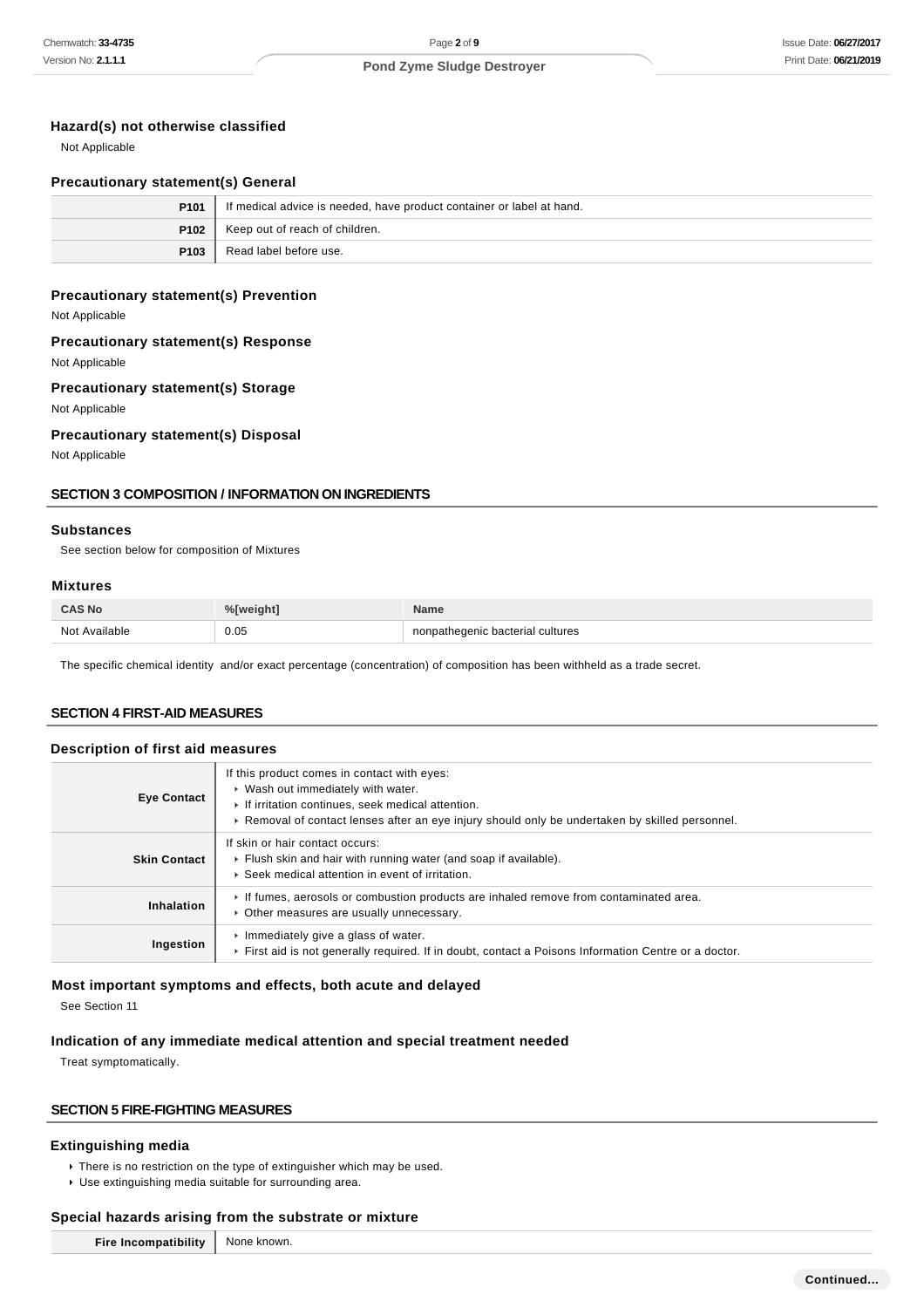# **Special protective equipment and precautions for fire-fighters**

| <b>Fire Fighting</b>         | ► Use water delivered as a fine spray to control fire and cool adjacent area.<br>▶ Do not approach containers suspected to be hot.<br>► Cool fire exposed containers with water spray from a protected location.<br>If safe to do so, remove containers from path of fire.<br>Equipment should be thoroughly decontaminated after use. |
|------------------------------|----------------------------------------------------------------------------------------------------------------------------------------------------------------------------------------------------------------------------------------------------------------------------------------------------------------------------------------|
| <b>Fire/Explosion Hazard</b> | ▶ Non combustible.<br>► Not considered a significant fire risk, however containers may burn.                                                                                                                                                                                                                                           |

# **SECTION 6 ACCIDENTAL RELEASE MEASURES**

# **Personal precautions, protective equipment and emergency procedures**

See section 8

# **Environmental precautions**

See section 12

# **Methods and material for containment and cleaning up**

| <b>Minor Spills</b> | $\triangleright$ Clean up all spills immediately.<br>Avoid breathing vapours and contact with skin and eyes.<br>► Control personal contact with the substance, by using protective equipment.<br>► Contain and absorb spill with sand, earth, inert material or vermiculite.<br>$\cdot$ Wipe up.<br>• Place in a suitable, labelled container for waste disposal.                                                                                             |
|---------------------|---------------------------------------------------------------------------------------------------------------------------------------------------------------------------------------------------------------------------------------------------------------------------------------------------------------------------------------------------------------------------------------------------------------------------------------------------------------|
| <b>Major Spills</b> | Clear area of personnel and move upwind.<br>Alert Fire Brigade and tell them location and nature of hazard.<br>$\triangleright$ Control personal contact with the substance, by using protective equipment.<br>▶ Prevent spillage from entering drains, sewers or water courses.<br>▶ Recover product wherever possible.<br>▶ Put residues in labelled containers for disposal.<br>If contamination of drains or waterways occurs, advise emergency services. |

Personal Protective Equipment advice is contained in Section 8 of the SDS.

### **SECTION 7 HANDLING AND STORAGE**

# **Precautions for safe handling**

| Safe handling            | Limit all unnecessary personal contact.<br>▶ Wear protective clothing when risk of exposure occurs.<br>▶ Use in a well-ventilated area.<br>Avoid contact with incompatible materials.<br>▶ When handling, DO NOT eat, drink or smoke.<br>▶ Keep containers securely sealed when not in use.<br>Avoid physical damage to containers.<br>Always wash hands with soap and water after handling.<br>• Work clothes should be laundered separately.<br>Use good occupational work practice.<br>► Observe manufacturer's storage and handling recommendations contained within this SDS.<br>► Atmosphere should be regularly checked against established exposure standards to ensure safe working conditions are<br>maintained. |
|--------------------------|----------------------------------------------------------------------------------------------------------------------------------------------------------------------------------------------------------------------------------------------------------------------------------------------------------------------------------------------------------------------------------------------------------------------------------------------------------------------------------------------------------------------------------------------------------------------------------------------------------------------------------------------------------------------------------------------------------------------------|
| <b>Other information</b> | Store in original containers.<br>▶ Keep containers securely sealed.<br>Store in a cool, dry, well-ventilated area.<br>Store away from incompatible materials and foodstuff containers.<br>► Protect containers against physical damage and check regularly for leaks.<br>► Observe manufacturer's storage and handling recommendations contained within this SDS.                                                                                                                                                                                                                                                                                                                                                          |

# **Conditions for safe storage, including any incompatibilities**

| Suitable container      | • Polyethylene or polypropylene container.<br>▶ Packing as recommended by manufacturer.<br>• Check all containers are clearly labelled and free from leaks. |
|-------------------------|-------------------------------------------------------------------------------------------------------------------------------------------------------------|
| Storage incompatibility | Avoid contamination of water, foodstuffs, feed or seed.<br>None known                                                                                       |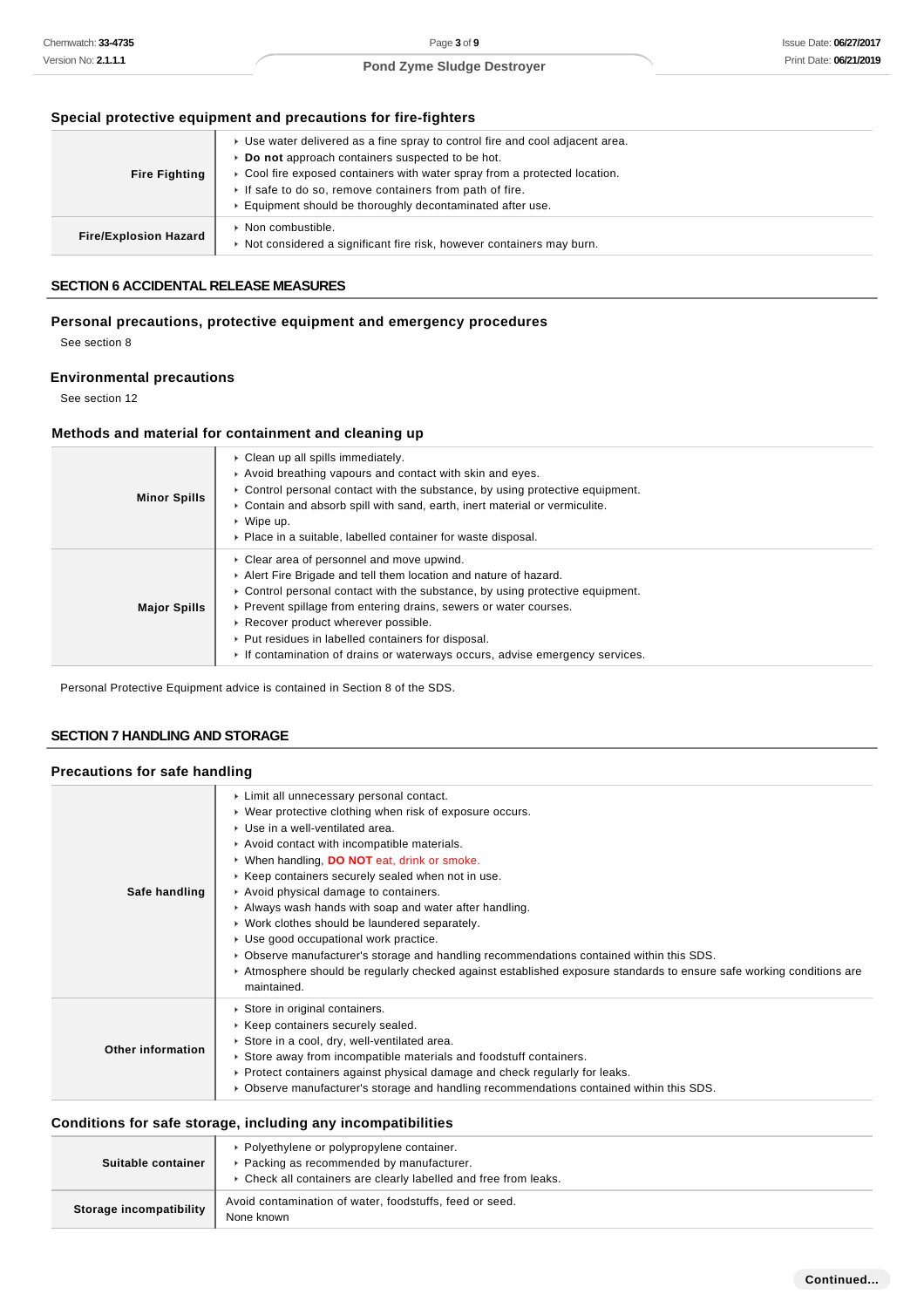

**X** — Must not be stored together **0** — May be stored together with specific preventions

**+** — May be stored together

## **SECTION 8 EXPOSURE CONTROLS / PERSONAL PROTECTION**

# **Control parameters**

# **OCCUPATIONAL EXPOSURE LIMITS (OEL)**

#### **INGREDIENT DATA**

Not Available

# **EMERGENCY LIMITS**

| Ingredient                    | <b>Material name</b> | TEEL-1        | TEEL-2              | TEEL-3        |
|-------------------------------|----------------------|---------------|---------------------|---------------|
| Pond Zyme Sludge<br>Destroyer | Not Available        | Not Available | Not Available       | Not Available |
|                               |                      |               |                     |               |
| Ingredient                    | <b>Original IDLH</b> |               | <b>Revised IDLH</b> |               |
| Pond Zyme Sludge<br>Destroyer | Not Available        |               | Not Available       |               |

# **MATERIAL DATA**

### **Exposure controls**

|                                     | Engineering controls are used to remove a hazard or place a barrier between the worker and the hazard. Well-designed<br>engineering controls can be highly effective in protecting workers and will typically be independent of worker interactions<br>to provide this high level of protection.<br>The basic types of engineering controls are:<br>Process controls which involve changing the way a job activity or process is done to reduce the risk.<br>Enclosure and/or isolation of emission source which keeps a selected hazard "physically" away from the worker and<br>ventilation that strategically "adds" and "removes" air in the work environment. Ventilation can remove or dilute an air<br>contaminant if designed properly. The design of a ventilation system must match the particular process and chemical or<br>contaminant in use.<br>Employers may need to use multiple types of controls to prevent employee overexposure.<br>General exhaust is adequate under normal operating conditions. If risk of overexposure exists, wear SAA approved<br>respirator. Correct fit is essential to obtain adequate protection. Provide adequate ventilation in warehouse or closed<br>storage areas. Air contaminants generated in the workplace possess varying "escape" velocities which, in turn, determine<br>the "capture velocities" of fresh circulating air required to effectively remove the contaminant. |                                    |                                     |
|-------------------------------------|---------------------------------------------------------------------------------------------------------------------------------------------------------------------------------------------------------------------------------------------------------------------------------------------------------------------------------------------------------------------------------------------------------------------------------------------------------------------------------------------------------------------------------------------------------------------------------------------------------------------------------------------------------------------------------------------------------------------------------------------------------------------------------------------------------------------------------------------------------------------------------------------------------------------------------------------------------------------------------------------------------------------------------------------------------------------------------------------------------------------------------------------------------------------------------------------------------------------------------------------------------------------------------------------------------------------------------------------------------------------------------------------------------------------------------------|------------------------------------|-------------------------------------|
|                                     | Type of Contaminant:<br>Air Speed:                                                                                                                                                                                                                                                                                                                                                                                                                                                                                                                                                                                                                                                                                                                                                                                                                                                                                                                                                                                                                                                                                                                                                                                                                                                                                                                                                                                                    |                                    |                                     |
| Appropriate engineering<br>controls | solvent, vapours, degreasing etc., evaporating from tank (in still air)                                                                                                                                                                                                                                                                                                                                                                                                                                                                                                                                                                                                                                                                                                                                                                                                                                                                                                                                                                                                                                                                                                                                                                                                                                                                                                                                                               | $0.25 - 0.5$ m/s<br>(50-100 f/min) |                                     |
|                                     | aerosols, fumes from pouring operations, intermittent container filling, low speed conveyer<br>$0.5 - 1$ m/s<br>transfers, welding, spray drift, plating acid fumes, pickling (released at low velocity into zone of<br>(100-200 f/min.)<br>active generation)                                                                                                                                                                                                                                                                                                                                                                                                                                                                                                                                                                                                                                                                                                                                                                                                                                                                                                                                                                                                                                                                                                                                                                        |                                    |                                     |
|                                     | direct spray, spray painting in shallow booths, drum filling, conveyer loading, crusher dusts, gas<br>$1 - 2.5$ m/s<br>discharge (active generation into zone of rapid air motion)<br>(200-500 f/min)                                                                                                                                                                                                                                                                                                                                                                                                                                                                                                                                                                                                                                                                                                                                                                                                                                                                                                                                                                                                                                                                                                                                                                                                                                 |                                    |                                     |
|                                     | grinding, abrasive blasting, tumbling, high speed wheel generated dusts (released at high initial<br>velocity into zone of very high rapid air motion).                                                                                                                                                                                                                                                                                                                                                                                                                                                                                                                                                                                                                                                                                                                                                                                                                                                                                                                                                                                                                                                                                                                                                                                                                                                                               |                                    | $2.5 - 10$ m/s<br>(500-2000 f/min.) |
|                                     | Within each range the appropriate value depends on:                                                                                                                                                                                                                                                                                                                                                                                                                                                                                                                                                                                                                                                                                                                                                                                                                                                                                                                                                                                                                                                                                                                                                                                                                                                                                                                                                                                   |                                    |                                     |
|                                     | Lower end of the range                                                                                                                                                                                                                                                                                                                                                                                                                                                                                                                                                                                                                                                                                                                                                                                                                                                                                                                                                                                                                                                                                                                                                                                                                                                                                                                                                                                                                | Upper end of the range             |                                     |
|                                     | 1: Room air currents minimal or favourable to capture                                                                                                                                                                                                                                                                                                                                                                                                                                                                                                                                                                                                                                                                                                                                                                                                                                                                                                                                                                                                                                                                                                                                                                                                                                                                                                                                                                                 | 1: Disturbing room air currents    |                                     |
|                                     | 2: Contaminants of low toxicity or of nuisance value only                                                                                                                                                                                                                                                                                                                                                                                                                                                                                                                                                                                                                                                                                                                                                                                                                                                                                                                                                                                                                                                                                                                                                                                                                                                                                                                                                                             | 2: Contaminants of high toxicity   |                                     |
|                                     | 3: Intermittent, low production.                                                                                                                                                                                                                                                                                                                                                                                                                                                                                                                                                                                                                                                                                                                                                                                                                                                                                                                                                                                                                                                                                                                                                                                                                                                                                                                                                                                                      | 3: High production, heavy use      |                                     |
|                                     | 4: Large hood or large air mass in motion                                                                                                                                                                                                                                                                                                                                                                                                                                                                                                                                                                                                                                                                                                                                                                                                                                                                                                                                                                                                                                                                                                                                                                                                                                                                                                                                                                                             | 4: Small hood - local control only |                                     |
|                                     |                                                                                                                                                                                                                                                                                                                                                                                                                                                                                                                                                                                                                                                                                                                                                                                                                                                                                                                                                                                                                                                                                                                                                                                                                                                                                                                                                                                                                                       |                                    |                                     |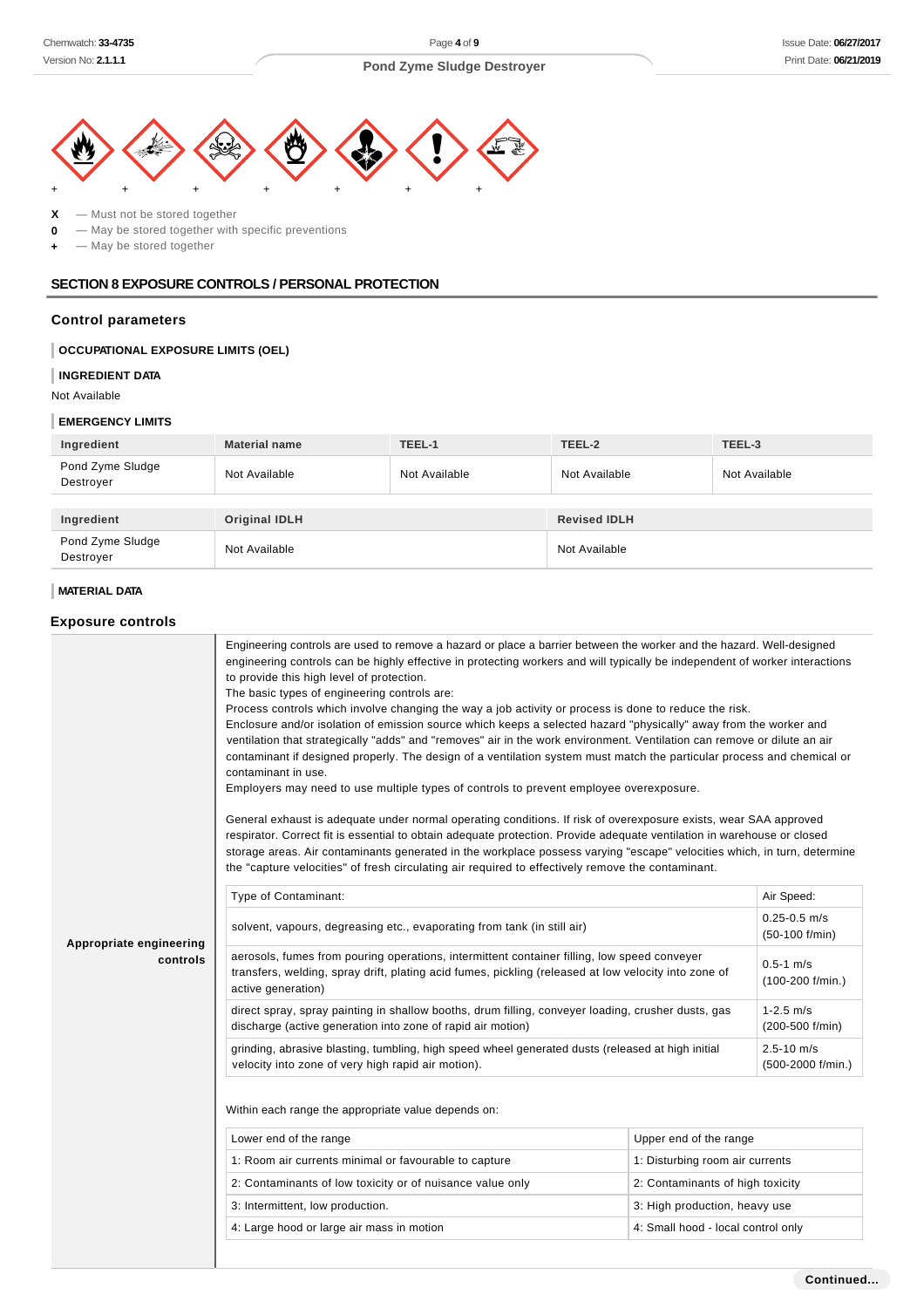|                            | Simple theory shows that air velocity falls rapidly with distance away from the opening of a simple extraction pipe.<br>Velocity generally decreases with the square of distance from the extraction point (in simple cases). Therefore the air<br>speed at the extraction point should be adjusted, accordingly, after reference to distance from the contaminating source.<br>The air velocity at the extraction fan, for example, should be a minimum of 1-2 m/s (200-400 f/min.) for extraction of<br>solvents generated in a tank 2 meters distant from the extraction point. Other mechanical considerations, producing<br>performance deficits within the extraction apparatus, make it essential that theoretical air velocities are multiplied by<br>factors of 10 or more when extraction systems are installed or used.                                                                                                                                |
|----------------------------|-------------------------------------------------------------------------------------------------------------------------------------------------------------------------------------------------------------------------------------------------------------------------------------------------------------------------------------------------------------------------------------------------------------------------------------------------------------------------------------------------------------------------------------------------------------------------------------------------------------------------------------------------------------------------------------------------------------------------------------------------------------------------------------------------------------------------------------------------------------------------------------------------------------------------------------------------------------------|
| <b>Personal protection</b> |                                                                                                                                                                                                                                                                                                                                                                                                                                                                                                                                                                                                                                                                                                                                                                                                                                                                                                                                                                   |
| Eye and face protection    | Safety glasses with side shields<br>Chemical goggles.<br>► Contact lenses may pose a special hazard; soft contact lenses may absorb and concentrate irritants. A written policy<br>document, describing the wearing of lenses or restrictions on use, should be created for each workplace or task. This<br>should include a review of lens absorption and adsorption for the class of chemicals in use and an account of injury<br>experience. Medical and first-aid personnel should be trained in their removal and suitable equipment should be readily<br>available. In the event of chemical exposure, begin eye irrigation immediately and remove contact lens as soon as<br>practicable. Lens should be removed at the first signs of eye redness or irritation - lens should be removed in a clean<br>environment only after workers have washed hands thoroughly. [CDC NIOSH Current Intelligence Bulletin 59], [AS/NZS<br>1336 or national equivalent] |
| <b>Skin protection</b>     | See Hand protection below                                                                                                                                                                                                                                                                                                                                                                                                                                                                                                                                                                                                                                                                                                                                                                                                                                                                                                                                         |
| Hands/feet protection      | Wear general protective gloves, eg. light weight rubber gloves.                                                                                                                                                                                                                                                                                                                                                                                                                                                                                                                                                                                                                                                                                                                                                                                                                                                                                                   |
| <b>Body protection</b>     | See Other protection below                                                                                                                                                                                                                                                                                                                                                                                                                                                                                                                                                                                                                                                                                                                                                                                                                                                                                                                                        |
| Other protection           | No special equipment needed when handling small quantities.<br><b>OTHERWISE:</b><br>• Overalls.<br>▶ Barrier cream.<br>▶ Eyewash unit.                                                                                                                                                                                                                                                                                                                                                                                                                                                                                                                                                                                                                                                                                                                                                                                                                            |

# **SECTION 9 PHYSICAL AND CHEMICAL PROPERTIES**

### **Information on basic physical and chemical properties**

| Appearance                                      | Cloudy tan suspension with a distinguishable odour; mixes with water. |                                                                               |                |
|-------------------------------------------------|-----------------------------------------------------------------------|-------------------------------------------------------------------------------|----------------|
|                                                 |                                                                       |                                                                               |                |
| <b>Physical state</b>                           | Liquid                                                                | Relative density (Water =<br>1)                                               | 1.002          |
| Odour                                           | Not Available                                                         | <b>Partition coefficient</b><br>n-octanol / water                             | Not Available  |
| <b>Odour threshold</b>                          | Not Available                                                         | Auto-ignition temperature<br>$(^{\circ}C)$                                    | Not Applicable |
| pH (as supplied)                                | $6.8 - 7.7$                                                           | Decomposition<br>temperature                                                  | Not Available  |
| Melting point / freezing<br>point $(^{\circ}C)$ | Not Available                                                         | <b>Viscosity (cSt)</b>                                                        | Not Available  |
| Initial boiling point and<br>boiling range (°C) | Not Available                                                         | Molecular weight (g/mol)                                                      | Not Applicable |
| Flash point (°C)                                | Not Applicable                                                        | <b>Taste</b>                                                                  | Not Available  |
| <b>Evaporation rate</b>                         | Not Available                                                         | <b>Explosive properties</b>                                                   | Not Available  |
| Flammability                                    | Not Applicable                                                        | <b>Oxidising properties</b>                                                   | Not Available  |
| <b>Upper Explosive Limit</b><br>(%)             | Not Applicable                                                        | <b>Surface Tension (dyn/cm</b><br>or mN/m)                                    | Not Available  |
| <b>Lower Explosive Limit</b><br>(%)             | Not Applicable                                                        | <b>Volatile Component</b><br>$(% \mathcal{L}^{\prime }\mathcal{N}^{\prime })$ | Not Available  |
| Vapour pressure (kPa)                           | Not Available                                                         | Gas group                                                                     | Not Available  |
| Solubility in water                             | Miscible                                                              | pH as a solution (1%)                                                         | Not Available  |
| Vapour density (Air = $1$ )                     | Not Available                                                         | VOC g/L                                                                       | Not Available  |

# **SECTION 10 STABILITY AND REACTIVITY**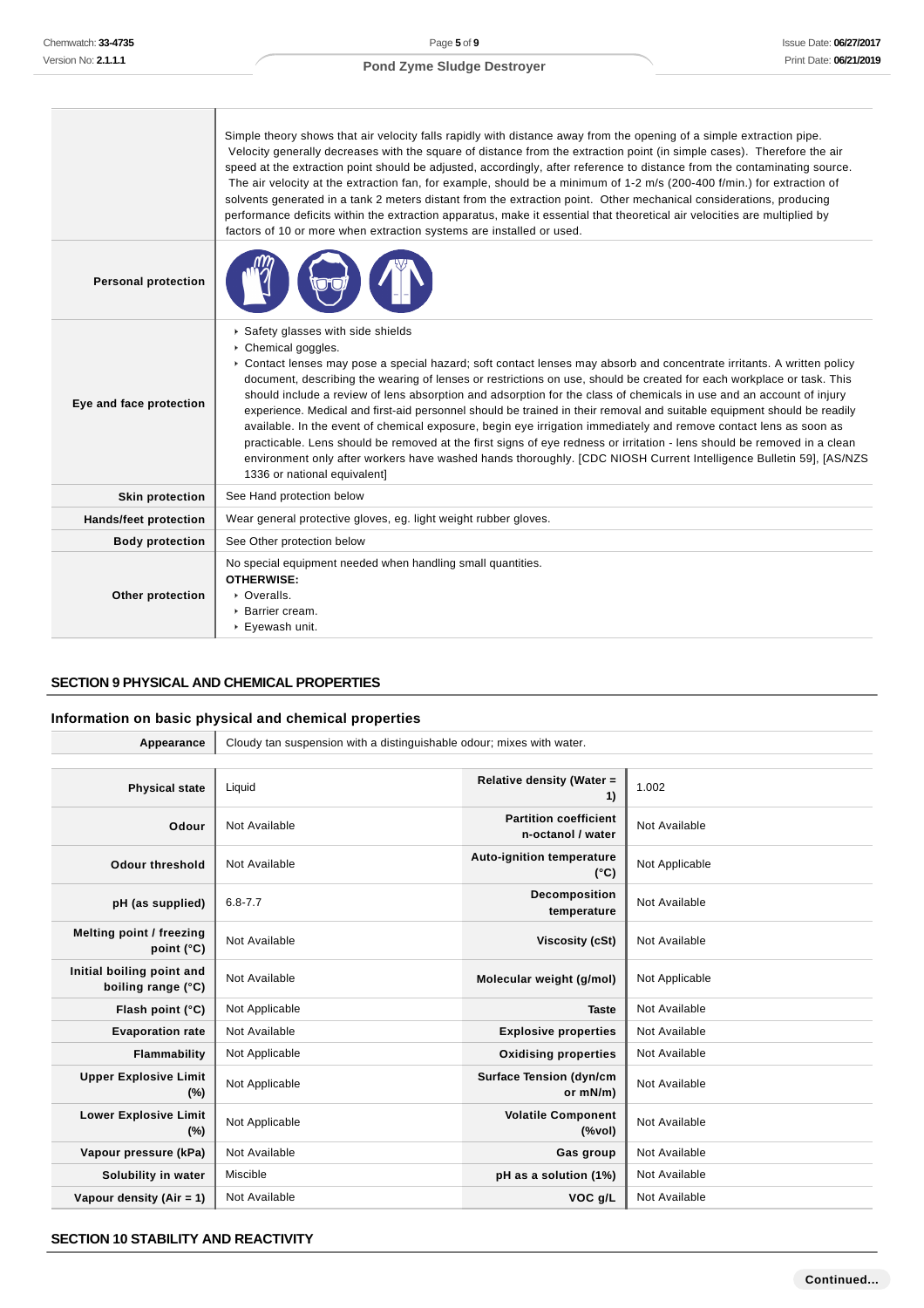| Reactivity                                 | See section 7                                                                                                                        |
|--------------------------------------------|--------------------------------------------------------------------------------------------------------------------------------------|
| <b>Chemical stability</b>                  | • Unstable in the presence of incompatible materials.<br>▶ Product is considered stable.<br>Hazardous polymerisation will not occur. |
| Possibility of hazardous<br>reactions      | See section 7                                                                                                                        |
| <b>Conditions to avoid</b>                 | See section 7                                                                                                                        |
| Incompatible materials                     | See section 7                                                                                                                        |
| <b>Hazardous</b><br>decomposition products | See section 5                                                                                                                        |

# **SECTION 11 TOXICOLOGICAL INFORMATION**

# **Information on toxicological effects**

| Inhaled             | The material is not thought to produce adverse health effects or irritation of the respiratory tract (as classified by EC<br>Directives using animal models). Nevertheless, good hygiene practice requires that exposure be kept to a minimum and<br>that suitable control measures be used in an occupational setting.                                                                                                                                                                                                                                                                                                                                                                                                          |
|---------------------|----------------------------------------------------------------------------------------------------------------------------------------------------------------------------------------------------------------------------------------------------------------------------------------------------------------------------------------------------------------------------------------------------------------------------------------------------------------------------------------------------------------------------------------------------------------------------------------------------------------------------------------------------------------------------------------------------------------------------------|
| Ingestion           | The material has NOT been classified by EC Directives or other classification systems as "harmful by ingestion". This is<br>because of the lack of corroborating animal or human evidence. The material may still be damaging to the health of the<br>individual, following ingestion, especially where pre-existing organ (e.g liver, kidney) damage is evident. Present<br>definitions of harmful or toxic substances are generally based on doses producing mortality rather than those producing<br>morbidity (disease, ill-health). Gastrointestinal tract discomfort may produce nausea and vomiting. In an occupational<br>setting however, ingestion of insignificant quantities is not thought to be cause for concern. |
| <b>Skin Contact</b> | The material is not thought to produce adverse health effects or skin irritation following contact (as classified by EC<br>Directives using animal models). Nevertheless, good hygiene practice requires that exposure be kept to a minimum and<br>that suitable gloves be used in an occupational setting.                                                                                                                                                                                                                                                                                                                                                                                                                      |
| Eye                 | Although the liquid is not thought to be an irritant (as classified by EC Directives), direct contact with the eye may<br>produce transient discomfort characterised by tearing or conjunctival redness (as with windburn).                                                                                                                                                                                                                                                                                                                                                                                                                                                                                                      |
| <b>Chronic</b>      | Long-term exposure to the product is not thought to produce chronic effects adverse to health (as classified by EC<br>Directives using animal models); nevertheless exposure by all routes should be minimised as a matter of course.                                                                                                                                                                                                                                                                                                                                                                                                                                                                                            |

| <b>Pond Zyme Sludge</b> | <b>TOXICITY</b>                                                                                                                                                                                                                 | <b>IRRITATION</b> |  |
|-------------------------|---------------------------------------------------------------------------------------------------------------------------------------------------------------------------------------------------------------------------------|-------------------|--|
| <b>Destroyer</b>        | Not Available                                                                                                                                                                                                                   | Not Available     |  |
| Legend:                 | 1. Value obtained from Europe ECHA Registered Substances - Acute toxicity 2.* Value obtained from manufacturer's SDS.<br>Unless otherwise specified data extracted from RTECS - Register of Toxic Effect of chemical Substances |                   |  |

| <b>Acute Toxicity</b>                       | ×       | Carcinogenicity                    | ж                                                                                                  |
|---------------------------------------------|---------|------------------------------------|----------------------------------------------------------------------------------------------------|
| <b>Skin Irritation/Corrosion</b>            | ×       | Reproductivity                     | ×                                                                                                  |
| <b>Serious Eye</b><br>Damage/Irritation     | ×       | <b>STOT - Single Exposure</b>      | $\boldsymbol{\mathsf{x}}$                                                                          |
| <b>Respiratory or Skin</b><br>sensitisation | ×       | STOT - Repeated<br><b>Exposure</b> | ж                                                                                                  |
| <b>Mutagenicity</b>                         | ×       | <b>Aspiration Hazard</b>           | $\boldsymbol{\mathsf{x}}$                                                                          |
|                                             | Legend: |                                    | $\blacktriangleright$ - Data either not available or does not fill the criteria for classification |

 $\blacktriangleright$  – Data available to make classification

# **SECTION 12 ECOLOGICAL INFORMATION**

# **Toxicity**

|                                             | <b>ENDPOINT</b>                                                                                                                                                                                                                                                                                                                                                                                    | <b>TEST DURATION (HR)</b> | <b>SPECIES</b> | <b>VALUE</b>     | <b>SOURCE</b>    |
|---------------------------------------------|----------------------------------------------------------------------------------------------------------------------------------------------------------------------------------------------------------------------------------------------------------------------------------------------------------------------------------------------------------------------------------------------------|---------------------------|----------------|------------------|------------------|
| <b>Pond Zyme Sludge</b><br><b>Destrover</b> | Not<br>Available                                                                                                                                                                                                                                                                                                                                                                                   | Not Available             | Not Available  | Not<br>Available | Not<br>Available |
| Legend:                                     | Extracted from 1. IUCLID Toxicity Data 2. Europe ECHA Registered Substances - Ecotoxicological Information - Aquatic<br>Toxicity 3. EPIWIN Suite V3.12 (QSAR) - Aquatic Toxicity Data (Estimated) 4. US EPA, Ecotox database - Aquatic Toxicity<br>Data 5. ECETOC Aquatic Hazard Assessment Data 6. NITE (Japan) - Bioconcentration Data 7. METI (Japan) -<br>Bioconcentration Data 8. Vendor Data |                           |                |                  |                  |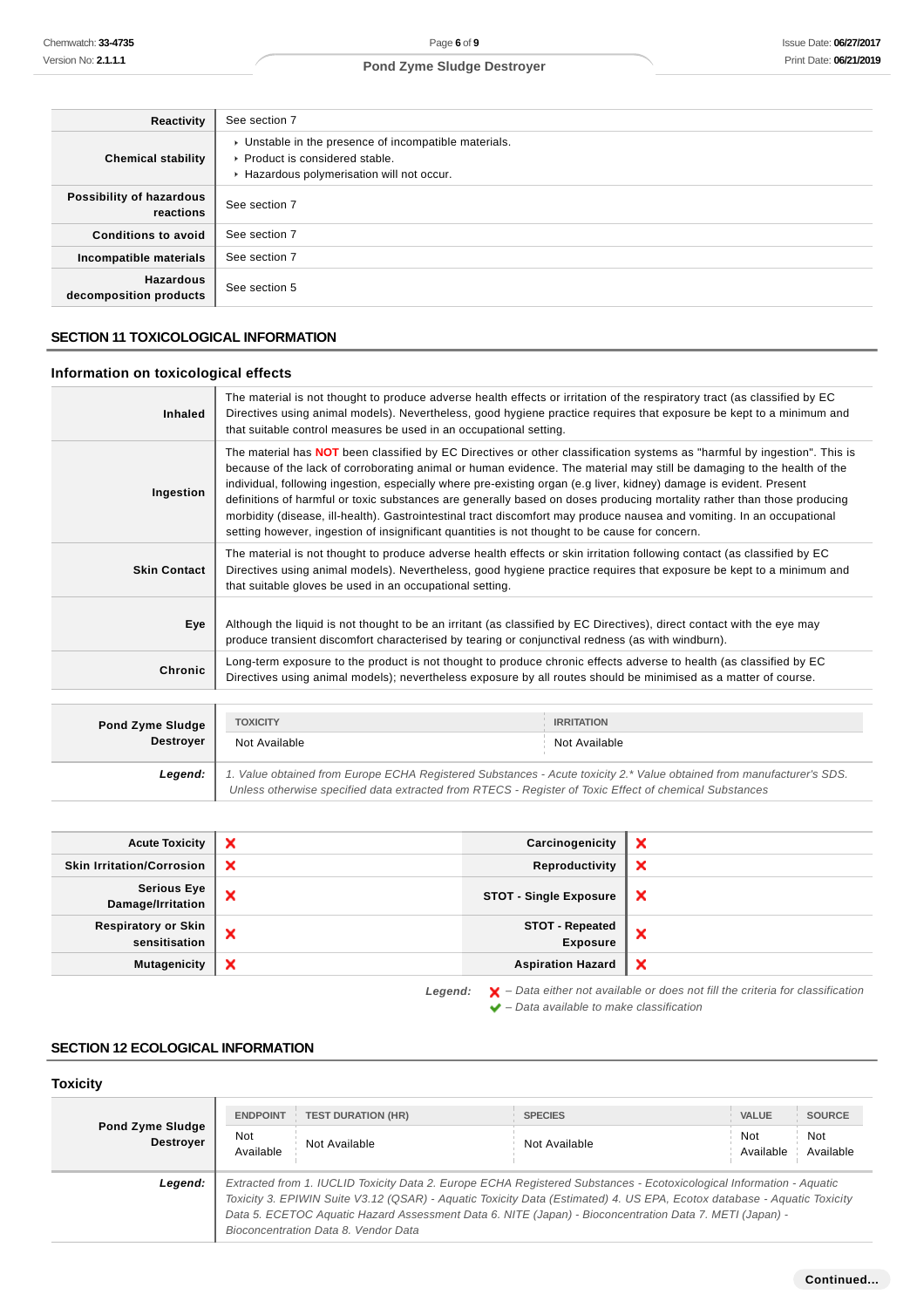# **Persistence and degradability**

| Ingredient | <b>Persistence: Water/Soil</b>        | Persistence: Air                      |
|------------|---------------------------------------|---------------------------------------|
|            | No Data available for all ingredients | No Data available for all ingredients |

#### **Bioaccumulative potential**

| Ingredient | <b>Bioaccumulation</b>                  |
|------------|-----------------------------------------|
|            | ↑ No Data available for all ingredients |

# **Mobility in soil**

| Ingredient | <b>Mobility</b>                       |
|------------|---------------------------------------|
|            | No Data available for all ingredients |

### **SECTION 13 DISPOSAL CONSIDERATIONS**

| Waste treatment methods                |                                                                                                                                                                                                                                                                                                                                                                                                                                                                                                                                                    |  |
|----------------------------------------|----------------------------------------------------------------------------------------------------------------------------------------------------------------------------------------------------------------------------------------------------------------------------------------------------------------------------------------------------------------------------------------------------------------------------------------------------------------------------------------------------------------------------------------------------|--|
| <b>Product / Packaging</b><br>disposal | ▶ Recycle wherever possible.<br>► Consult manufacturer for recycling options or consult local or regional waste management authority for disposal if no<br>suitable treatment or disposal facility can be identified.<br>Dispose of by: burial in a land-fill specifically licensed to accept chemical and / or pharmaceutical wastes or incineration<br>in a licensed apparatus (after admixture with suitable combustible material).<br>Decontaminate empty containers. Observe all label safeguards until containers are cleaned and destroyed. |  |

### **SECTION 14 TRANSPORT INFORMATION**

#### **Labels Required**

**Marine Pollutant** NO

# **Land transport (DOT): NOT REGULATED FOR TRANSPORT OF DANGEROUS GOODS**

**Air transport (ICAO-IATA / DGR): NOT REGULATED FOR TRANSPORT OF DANGEROUS GOODS**

**Sea transport (IMDG-Code / GGVSee): NOT REGULATED FOR TRANSPORT OF DANGEROUS GOODS**

**Transport in bulk according to Annex II of MARPOL and the IBC code**

Not Applicable

# **SECTION 15 REGULATORY INFORMATION**

**Safety, health and environmental regulations / legislation specific for the substance or mixture**

### **Federal Regulations**

**Superfund Amendments and Reauthorization Act of 1986 (SARA)**

# **SECTION 311/312 HAZARD CATEGORIES**

| Flammable (Gases, Aerosols, Liquids, or Solids) |           |
|-------------------------------------------------|-----------|
| Gas under pressure                              | <b>No</b> |
| Explosive                                       | No        |
| Self-heating                                    | No        |
| Pyrophoric (Liquid or Solid)                    | No        |
| <b>Pyrophoric Gas</b>                           | No        |
| Corrosive to metal                              | No        |
| Oxidizer (Liquid, Solid or Gas)                 | No.       |
| Organic Peroxide                                | No.       |
| Self-reactive                                   | No        |
| In contact with water emits flammable gas       | <b>No</b> |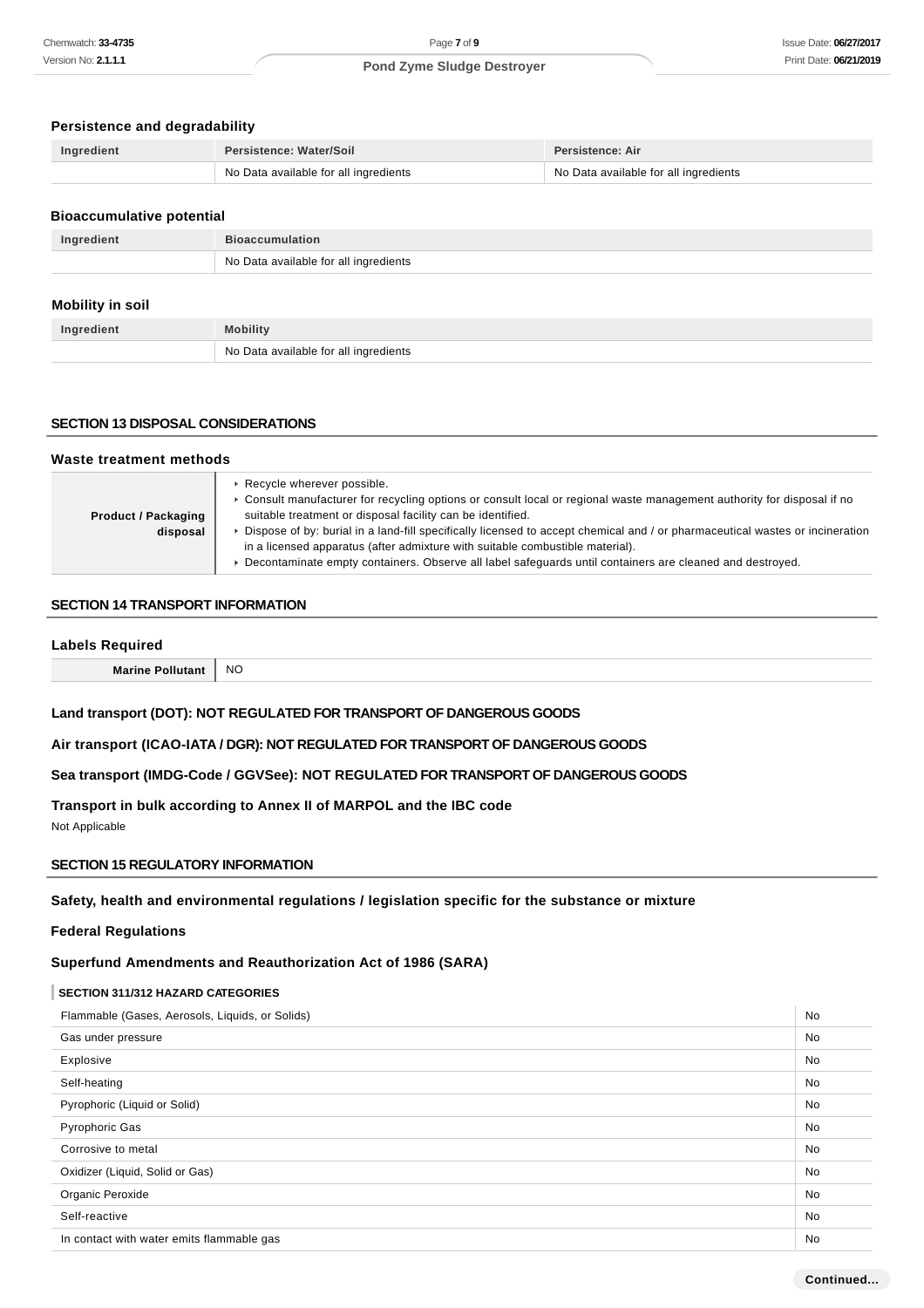| <b>Combustible Dust</b>                                      | <b>No</b> |
|--------------------------------------------------------------|-----------|
| Carcinogenicity                                              | No        |
| Acute toxicity (any route of exposure)                       | No.       |
| Reproductive toxicity                                        | No        |
| Skin Corrosion or Irritation                                 | No        |
| Respiratory or Skin Sensitization                            | <b>No</b> |
| Serious eye damage or eye irritation                         | <b>No</b> |
| Specific target organ toxicity (single or repeated exposure) |           |
| <b>Aspiration Hazard</b>                                     | No        |
| Germ cell mutagenicity                                       | <b>No</b> |
| Simple Asphyxiant                                            | <b>No</b> |
| Hazards Not Otherwise Classified                             |           |
|                                                              |           |

### **US. EPA CERCLA HAZARDOUS SUBSTANCES AND REPORTABLE QUANTITIES (40 CFR 302.4)**

None Reported

### **State Regulations**

### **US. CALIFORNIA PROPOSITION 65**

None Reported

# **National Inventory Status**

| <b>National Inventory</b>               | <b>Status</b>                                                                                                                                                                                                        |
|-----------------------------------------|----------------------------------------------------------------------------------------------------------------------------------------------------------------------------------------------------------------------|
| Australia - AICS                        | No (nonpathegenic bacterial cultures)                                                                                                                                                                                |
| Canada - DSL                            | No (nonpathegenic bacterial cultures)                                                                                                                                                                                |
| Canada - NDSL                           | No (nonpathegenic bacterial cultures)                                                                                                                                                                                |
| China - IECSC                           | No (nonpathegenic bacterial cultures)                                                                                                                                                                                |
| Europe - EINEC / ELINCS /<br><b>NLP</b> | No (nonpathegenic bacterial cultures)                                                                                                                                                                                |
| Japan - ENCS                            | No (nonpathegenic bacterial cultures)                                                                                                                                                                                |
| Korea - KECI                            | No (nonpathegenic bacterial cultures)                                                                                                                                                                                |
| New Zealand - NZIoC                     | No (nonpathegenic bacterial cultures)                                                                                                                                                                                |
| Philippines - PICCS                     | No (nonpathegenic bacterial cultures)                                                                                                                                                                                |
| USA - TSCA                              | No (nonpathegenic bacterial cultures)                                                                                                                                                                                |
| Taiwan - TCSI                           | No (nonpathegenic bacterial cultures)                                                                                                                                                                                |
| Mexico - INSQ                           | No (nonpathegenic bacterial cultures)                                                                                                                                                                                |
| Vietnam - NCI                           | No (nonpathegenic bacterial cultures)                                                                                                                                                                                |
| Russia - ARIPS                          | No (nonpathegenic bacterial cultures)                                                                                                                                                                                |
| Thailand - TECI                         | No (nonpathegenic bacterial cultures)                                                                                                                                                                                |
| Legend:                                 | $Yes = All CAS declared ingredients are on the inventory$<br>No = Not determined or one or more ingredients are not on the inventory and are not exempt from listing(see specific<br><i>ingredients in brackets)</i> |

## **SECTION 16 OTHER INFORMATION**

| D <sub>o</sub><br>115 | ിട്ടി            |
|-----------------------|------------------|
| ، : ۱۰۰               | Not<br>Available |

### **Other information**

Classification of the preparation and its individual components has drawn on official and authoritative sources as well as independent review by the Chemwatch Classification committee using available literature references.

The SDS is a Hazard Communication tool and should be used to assist in the Risk Assessment. Many factors determine whether the reported Hazards are Risks in the workplace or other settings. Risks may be determined by reference to Exposures Scenarios. Scale of use, frequency of use and current or available engineering controls must be considered.

#### This document is copyright.

Apart from any fair dealing for the purposes of private study, research, review or criticism, as permitted under the Copyright Act, no part may be